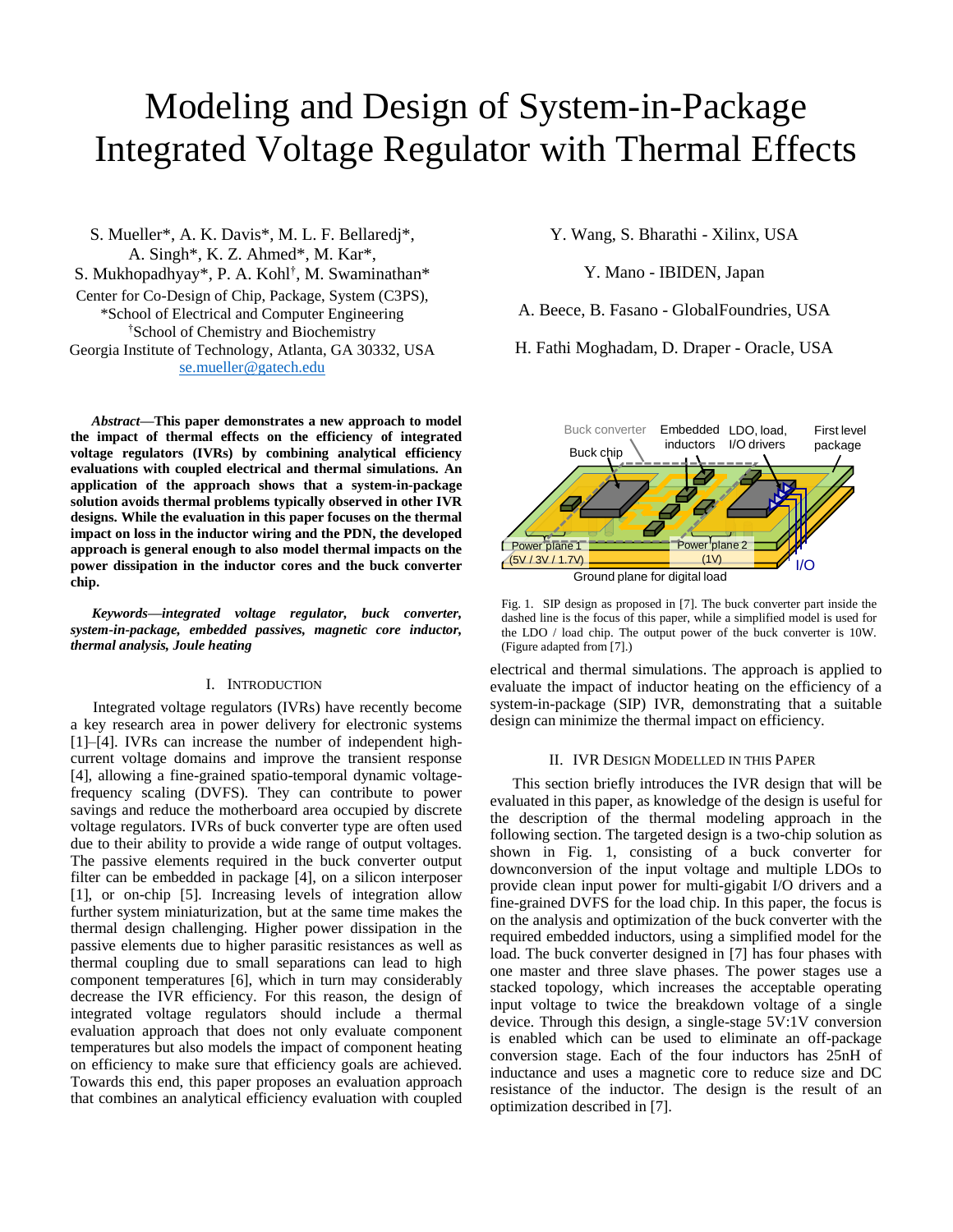# III. THERMAL MODELING APPROACH

This section describes the approach to model the impact of component heating on efficiency by combining analytical evaluations with coupled electrical and thermal simulations as shown in Fig. 2.

# *A. Analytical IVR Efficiency Evaluation*

This approach is based on analytical equations that model the major loss contributions – namely resistive and switching loss in the FETs, AC and DC loss in the inductors, loss due to the equivalent series resistance (ESR) of the capacitor and loss in the power distribution network (PDN) – as described in detail in [7]. The analytical approach allows to accurately track the impact of switching frequency, load condition and component design on overall IVR efficiency and loss breakdown. In this paper, the evaluation of AC and DC loss in the inductor is different from [7]. The AC loss is again calculated from an analytical equation as:

$$
P_{L,AC} = \sum_{n=1}^{N} \left\| \hat{I}_L(f_n) / \sqrt{2} \right\|^2 \cdot ESR_L(f_n)
$$
 (1)

based on the first N harmonics of the one-sided spectrum of the inductor ripple current, with current amplitude  $\hat{I}_L$  and equivalent series resistance of the inductor *ESRL*. An example of the inductor current and the corresponding one-sided spectrum is shown in Fig. 3 for the IVR design described in Section II with a switching frequency of 100 MHz. The AC inductor loss is dominated by the magnetic material and can be assumed to be localized in the inductor core for the thermal simulation. The DC loss, in contrast, is distributed, and therefore simulated using the approach described below.

#### *B. Simulation of DC loss*

To obtain the DC inductor loss, a commercial simulation tool [8] is used that can accurately capture the distribution of the DC loss in the inductor wiring and provide a power map that can be imported into the thermal simulation tool [9]. At the same time, the overall power dissipation from the simulation can be fed into the analytical efficiency evaluation. Due to the simulation approach, DC losses in the inductor and the PDN are combined into a single value.

#### *C. Inputs to the Thermal Simulation*

The dissipated power in the buck converter chip and in the inductor cores, which is needed as an input to the thermal simulation, is a direct result of the analytical efficiency evaluation described in Subsection A. The power map corresponding to the DC loss in the inductor windings and in the PDN is imported into the thermal simulation from the electrical simulation described in Subsection C.

#### *D. Feedback from the Thermal Simulation*

The results of the thermal simulation are fed back in two ways, as illustrated in Fig. 2. A list of component temperatures is provided to the analytical evaluation. At the same time, a detailed heat map is provided to the DC loss simulation. While the evaluation in Section IV of this paper focuses on the latter aspect – the impact of the increased copper temperature on the



Fig. 2. Suggested simulation approach. Dashed lines indicate feedback from the thermal simulation. Simulations are carried out iteratively until the thermal simulation has converged.



Fig. 3. Left: Current through one of the 4 inductors. A 2.5A DC current is superposed with a 320mA peak-peak AC ripple current with 20% duty cycle. Right: Corresponding one-sided spectrum of the inductor current.

DC loss in the inductor wiring and the  $PDN - it$  should be noted that the proposed approach is general enough to take into account the impact of component heating on the power dissipation in the chips and the inductor cores as well. As the changed power dissipation will in turn change the thermal result, loss evaluation and thermal simulation are carried out iteratively until the thermal simulation result converges.

## IV. RESULTS OF THE THERMAL SIMULATION

Two scenarios are evaluated in this section. The first one studies the self-heating of the inductors, while the second one is a simulation of the full SIP that takes into account thermal coupling between inductors and chips. Both scenarios assume an ambient temperature of 21°C and the maximum load condition (10W power provided to and dissipated in the load).

### *A. Self-heating of the Inductors*

For the analysis of self-heating, the SIP described in Section II is simulated without the two chips. The analytical efficiency evaluation provides 27mW of power dissipated in each inductor core, while the DC simulation provides an overall DC loss of 613mW. The thermal simulation result shows that without additional heat-sources in the system, the inductor temperature resulting from power dissipation in the magnetic core and the metal traces is limited to about 28°C, as listed in Table I. The thermal simulation converges – in good approximation – with the second iteration.

# *B. Thermal Simulation of the Complete SIP*

The complete SIP was simulated including power dissipation in the two chips (4.2W in the buck chip obtained